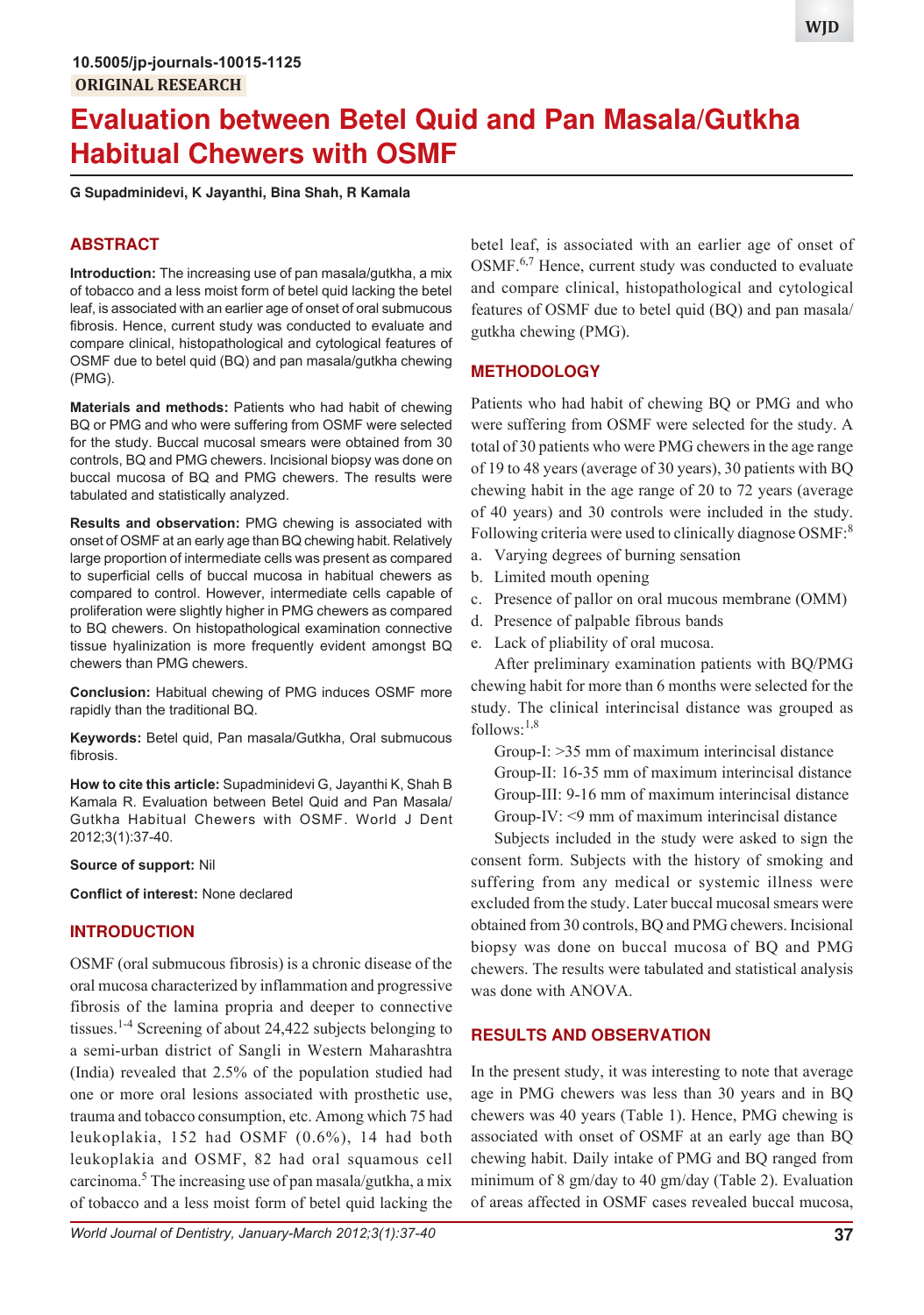retromolar area and lips were the maximum affected areas (Table 3). Interincisal distance was significantly reduced in both study groups, as compared to controls and incidence of group-III was more in PMG chewers (Tables 4 and 5). In the present study, patients mainly complained of moderate to severe burning sensation, inability to eat spicy food, stiffness of oral mucosa and inability to open the mouth partially.

The cells of epithelium consist of two functional populations: Progenitor (whose function is to divide and provide new cells) and maturing population (whose cells are continually undergoing a process of differentiation or maturation to form a protective surface layer). In the current study, relatively large proportion of intermediate cells was present as compared to superficial cells of buccal mucosa in habitual chewers as compared to control. However, intermediate cells capable of proliferation were slightly higher in PMG chewers as compared to BQ chewers (Table 6 and Fig. 1).

On histopathological examination connective tissue hyalinization is more frequently evident amongst BQ chewers than PMG chewers. The frequency with which epithelial atypism has occurred is almost similar to both the groups. Epithelial atypism is a definite finding in PMG chewers of OSMF whereas only epithelial atrophy is a definite finding in BQ chewers. There was less chance of blood vessel getting obliterated in BQ chewers with OSMF as compared to PMG chewers (Fig. 2).



**Fig. 1:** Buccal mucosal smear of OSMF patients with PMG chewing habit revealing numerous intermediate cells



**Fig. 2:** Histopathological features of OSMF revealing juxta-epithelial hyalinization of connective tissue

| Table 1: Age group of study and control group |                   |            |                           |            |              |            |  |
|-----------------------------------------------|-------------------|------------|---------------------------|------------|--------------|------------|--|
| Age group                                     | Pan masala/gutkha |            | <b>Betel quid chewers</b> |            | Control      |            |  |
| (years)                                       | No. of cases      | Percentage | No. of cases              | Percentage | No. of cases | Percentage |  |
| $20 - 30$                                     | 20                | 66         | 9                         | 30         | 16           | 53.4       |  |
| $30 - 40$                                     | 8                 | 26.6       | 8                         | 26.6       | 5            | 16.6       |  |
| 40-50                                         |                   | 6.7        | 9                         | 6.7        | 9            | 30         |  |
| $50 - 60$                                     |                   |            |                           |            |              |            |  |
| >60                                           |                   |            |                           |            |              |            |  |
| <b>Total</b>                                  | 30                | 100        | 30                        | 100        | 30           | 100        |  |

| Table 2: Data of chewing products available in market |                                    |                 |                |                                                |  |  |  |
|-------------------------------------------------------|------------------------------------|-----------------|----------------|------------------------------------------------|--|--|--|
| Chewing product                                       | Average total<br>weight per packet | Betel nut       | <b>Tobacco</b> | Other ingredients                              |  |  |  |
| Betel quid                                            | $4.25$ gm                          | $0.7$ gm        | $0.4$ gm       | Betel leaf<br>Rassy<br>Lime<br>Kesar<br>Silver |  |  |  |
| Pan masala/<br>gutkha                                 | $3.9 \text{ gm}$                   | 2 <sub>gm</sub> | $1.8$ gm       | Catechu<br>Lime<br>Spices<br>Flavor            |  |  |  |

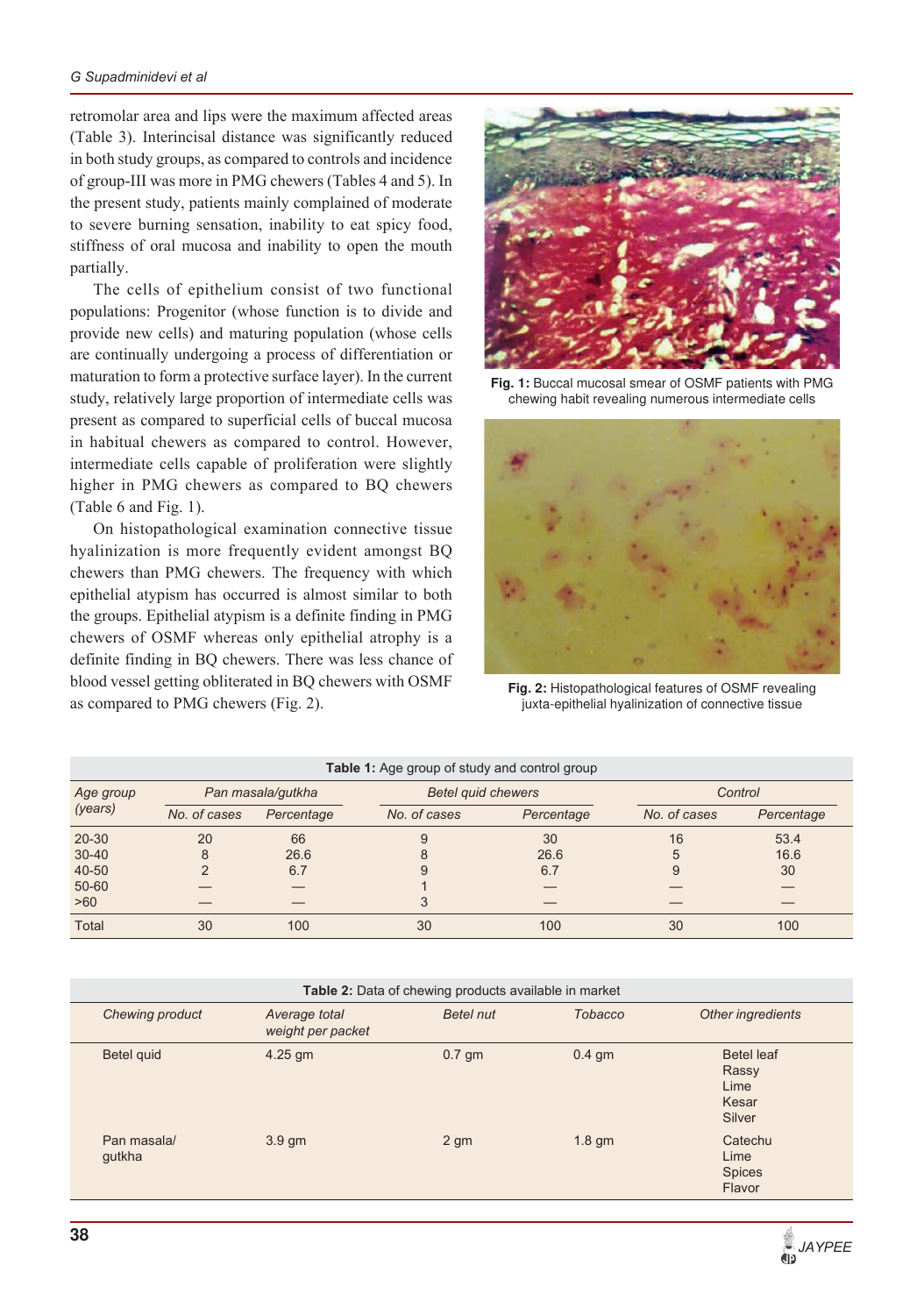*Evaluation between Betel Quid and Pan Masala/Gutkha Habitual Chewers with OSMF*

| <b>Table 3:</b> Evaluation of areas affected in OSMF cases |                   |            |                   |            |                 |            |
|------------------------------------------------------------|-------------------|------------|-------------------|------------|-----------------|------------|
| Area                                                       | Pan masala/gutkha |            | <b>Betel quid</b> |            | Combined        |            |
|                                                            | No. of<br>cases   | Percentage | No. of<br>cases   | Percentage | No. of<br>cases | Percentage |
| Only buccal mucosa                                         |                   | 3.3        | 5                 | 16.7       | 6               | 10         |
| Buccal mucosa<br>and retromolar area                       | 5                 | 16.7       | 8                 | 26.7       | 13              | 21.7       |
| Buccal mucosa, retromolar<br>area and lips                 | 19                | 63.3       | 17                | 56.6       | 36              | 60         |
| Buccal mucosa, retromolar area,<br>lips and soft palate    | 5                 | 16.7       |                   |            | 5               | 8.3        |

| Table 4: Grouping of OSMF cases under varying interincisal distance |                        |                     |           |                                    |            |                                   |            |
|---------------------------------------------------------------------|------------------------|---------------------|-----------|------------------------------------|------------|-----------------------------------|------------|
| <b>Mouth opening</b>                                                |                        | Clinical<br>stage   | Group     | Pan masala/gutkha<br>chewers (PMG) |            | <b>Betel quid chewers</b><br>(BQ) |            |
| Maximum<br>(mm)                                                     | <b>Minimum</b><br>(mm) |                     |           | No. of<br>cases                    | Percentage | No. of<br>cases                   | Percentage |
| $>35$                                                               | >30                    | Very early          | Group I   |                                    |            |                                   | 3.3        |
| $16 - 35$                                                           | $12 - 30$              | Early               | Group II  | 25                                 | 83.3       | 28                                | 93.4       |
| $9 - 15$                                                            | $7 - 11$               | Moderately advanced | Group III | 5                                  | 16.7       |                                   | 3.3        |
| $\leq$ 9                                                            |                        | Advanced            | Group IV  |                                    |            |                                   |            |

| <b>Table 5:</b> Analysis of habitual chewers with OSMF |          |                 |                  |                  |                 |                 |                            |
|--------------------------------------------------------|----------|-----------------|------------------|------------------|-----------------|-----------------|----------------------------|
| <b>Study</b>                                           | No.of    | Age             |                  | Daily intake     |                 | Duration        | <i><b>Interincisal</b></i> |
| groups                                                 | subjects | (years)         | Total            | <b>Betel nut</b> | <b>Tobacco</b>  | of chewing      | distance (cm)              |
| Control                                                | 30       | $33 \pm 10$     |                  |                  |                 |                 | $4.03 \pm 0.13$            |
| <b>PMG</b>                                             | 30       | $28.13 \pm 7.8$ | $12.35 \pm 2.73$ | $6.33 \pm 1.4$   | $5.7 \pm 1.26$  | $1.62 \pm 0.8$  | $1.99 \pm 0.45$            |
| <b>BQ</b>                                              | 30       | $38.8 \pm 12.4$ | $17.29 \pm 5.3$  | $2.85 \pm 0.88$  | $1.63 \pm 0.84$ | $5.73 \pm 2.65$ | $2.24 \pm 0.55$            |

| Table 6: Cytological analysis of study groups |                                         |                   |                    |  |  |  |  |
|-----------------------------------------------|-----------------------------------------|-------------------|--------------------|--|--|--|--|
| Study groups                                  | Epithelial cells (%)<br>No. of subjects |                   |                    |  |  |  |  |
|                                               |                                         | Superficial cells | Intermediate cells |  |  |  |  |
| Control                                       | 30                                      | $25.43 \pm 5.3$   | $74.43 \pm 4.84$   |  |  |  |  |
| <b>PMG chewers</b>                            | 30                                      | $5.6 \pm 1.64$    | $95.10 \pm 1.35$   |  |  |  |  |
| <b>BQ chewers</b>                             | 30                                      | $13.83 \pm 4.43$  | $86 \pm 4.03$      |  |  |  |  |

## **DISCUSSION**

Oral submucous fibrosis is a high-risk precancerous condition that predominantly occurs amongst Indians, Indians settled outside India, to a lesser extent in other Asiatics and sporadically in Europeans. This condition was first reported in India in 1953. In the literature a number of factors that include chilies consumption, arecanut chewing, autoimmunity and genetic predisposition have been implicated in the pathogenesis of submucous fibrosis. The prevalence of submucous fibrosis in random samples of the population in India is up to 0.4%.<sup>1</sup> The present study aimed to compare the differences in the presentation of OSMF in PMG and BQ chewers. Mean consumption duration in PMG chewers was  $1.6 \pm 0.8$  years, whereas in BQ chewers was  $5.73 \pm 2.65$  years. Hence, this difference in mean duration

period indicates that PMG may induce OSMF in shorter duration than BQ. This is because of increased dry weight of arecanut and tobacco contents in PMG as compared to BQ. Another probable reason behind delay in BQ chewers is use of betel leaf which contains beta-carotene and hydroxychavicol (antioxidants). $9,10$  According to few researchers betel leaf is a source of many effector molecules which possibly play an important role in the pathway of chemical carcinogenesis and which might also stimulate the factors responsible for regression of OSMF by delaying the onset in BQ chewers.3,11,12 On cytological examination relatively large population of superficial cell layer in oral mucosa was noted in BQ chewers than in PMG chewers, which could be probably due to presence of increased proliferation potential of superficial cells than in